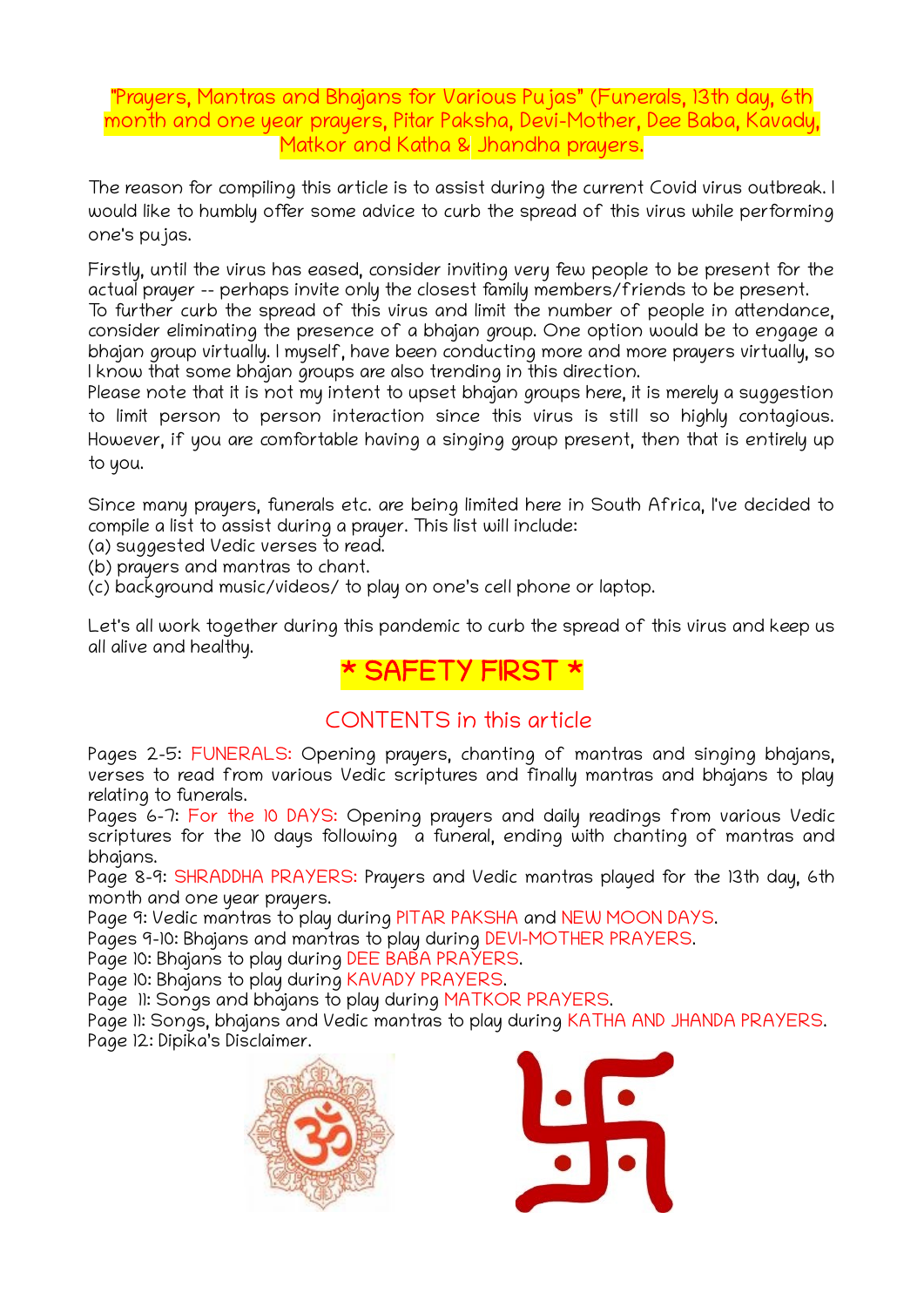# FUNERALS

Suggested guidelines on what to do before death, upon death to disposing of the ashes. Kindly click on the link below and download the article from [www.dipika.org.za](http://www.dipika.org.za/) . [http://dipika.org.za/wp-content/uploads/2021/12/1.Suggested-guidelines-on-what-to](http://dipika.org.za/wp-content/uploads/2021/12/1.Suggested-guidelines-on-what-to-do-before-death-upon-death-to-disposing-of-the-ashes.pdf)[do-before-death-upon-death-to-disposing-of-the-ashes.pdf](http://dipika.org.za/wp-content/uploads/2021/12/1.Suggested-guidelines-on-what-to-do-before-death-upon-death-to-disposing-of-the-ashes.pdf)

Provided below are opening prayers, chanting of mantras and singing bhajans, verses to read from various Vedic scriptures and finally mantras and bhajans to play relating to funerals.

#### Opening prayers:

A selected family member or friend firstly pray to Lord Ganesh and chant Om Gan Ganapataye Namo Namah x 3

Chant or sing Lord Narayana/Vishnu's mantra for about 5-10 minutes: Om Namo Bhagavate Vaasudevaaya Don't know how to sing or chant this mantra then play this video (20 minutes) <https://www.youtube.com/watch?v=VtqqC9xROWI>

Shree Raam Jai Raam Jai Jai Raama Shree Raam Jai Raam Jai Jai Raama Don't know how to sing or chant this mantra then play this video (5 minutes) <https://www.youtube.com/watch?v=huwybsaC3Ks>

chant "Om Namah Shivaya" 5-10 minutes or more

Lord Shiva's Maha Mrityunjaya Mantra Chant "Om Trayambakam Yajamahe Sugandhim Pushti Vardhanam Urvarukamiva Bandhanaan Mrityormukshi Mamritaat" x 21 times Don't know how to sing or chant this mantra then play this video (44 minutes) <https://www.youtube.com/watch?v=adyjwFgXRNY>

Then read the below:

In the Mahabharata, when the Pandava brothers were in exile, all except Yudhisthira were poisoned. Yudhisthira restored life to his brothers by answering a question about "the greatest mystery in life."

When asked, Yudhisthira said, "The greatest mystery in life is that day after day, countless creatures die; we see that everyone eventually dies, yet we ignore this, and live as if we are immortal. This is the greatest mystery of life!"

#### Bhagavad Gita Chapter 2, text 12

Lord Krishna said to Shree Arjuna, "Never was there a time when I did not exist, nor you, nor all these kings; nor in the future shall any of us cease to be".

#### PURPORT

In the Vedas, in the Upanishads, it is said that "the Supreme Personality of Godhead is the maintainer of innumerable living entities, in terms of their different situations according to individual work and reaction of work. That Supreme Personality of Godhead is also, by His plenary portions, alive in the heart of every living entity. Only saintly persons who can see, within and without, the same Supreme Lord, can actually attain to perfect and eternal peace".

The same Vedic truth given to Arjuna is given to all persons in the world who pose themselves as very learned but factually have but a poor fund of knowledge. The Lord says clearly that He Himself, Arjuna, and all the kings who are assembled on the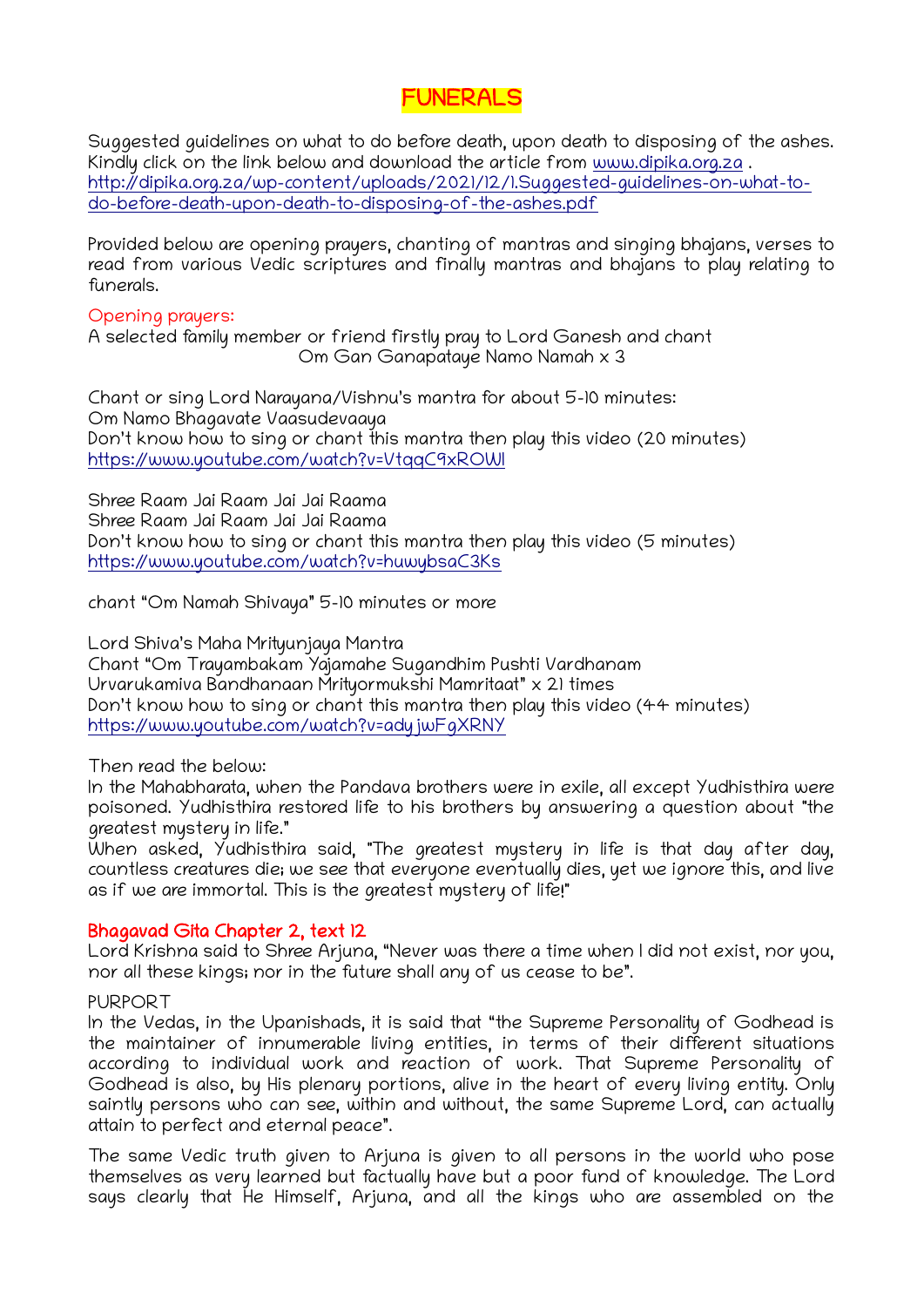battlefield of Kurushetra, are eternally individual beings and that the Lord is eternally the maintainer of the individual living entities both in their conditioned as well as in their liberated situations. The Supreme Personality of Godhead is the supreme individual person, and Arjuna, the Lord's eternal associate, and all the kings assembled there are individual, eternal persons. It is not that they did not exist as individuals in the past, and it is not that they will not remain eternal persons. Their individuality existed in the past, and their individuality will continue in the future without interruption. Therefore, there is no cause for lamentation for anyone.

#### Bhagavad Gita Chapter 2, text 13

Lord Krishna said to Shree Arjuna, "as the embodied soul continually passes, in this body, from boyhood to youth to old age, the soul similarly passes into another body at death. The self-realized soul is not bewildered by such a change".

#### PURPORT

Since every living entity is an individual soul, each is changing his body every moment, manifesting sometimes as a child, sometimes as a youth, and sometimes as an old man. Yet the same spirit soul is there and does not undergo any change. This individual soul finally changes the body at death and transmigrates to another body; and since it is sure to have another body in the next birth—either material or spiritual—there was no cause for lamentation by Arjuna on account of death, neither for Bhisma nor for Drona, for whom he was so much concerned. Rather, he should rejoice for their changing bodies from old to new ones, thereby rejuvenating their energy. Such changes of body account for varieties of enjoyment or suffering, according to one's work in life. So Bhisma and Drona, being noble souls, were surely going to have either spiritual bodies in the next life, or at least life in heavenly bodies for superior enjoyment of material existence. So, in either case, there was no cause of lamentation.

Any man who has perfect knowledge of the constitution of the individual soul, the Supersoul, and nature—both material and spiritual—is called a dhira or a most sober man. Such a man is never deluded by the change of bodies.

When the sky is reflected in water, the reflections represent both the sun and the moon and the stars also. The stars can be compared to the living entities and the sun or the moon to the Supreme Lord. The individual fragmental spirit soul is represented by Arjuna, and the Supreme Soul is the Personality of Godhead Lord Krishna.

#### Bhagavad Gita Chapter 2, text 17

Lord Krishna said to Shree Arjuna, "know that which pervades the entire body is indestructible. No one is able to destroy the imperishable soul".

#### PURPORT

This verse more clearly explains the real nature of the soul, which is spread all over the body. Anyone can understand what is spread all over the body: it is consciousness. Everyone is conscious of the pains and pleasures of the body in part or as a whole. This spreading of consciousness is limited within one's own body. The pains and pleasures of one body are unknown to another. Therefore, each and every body is the embodiment of an individual soul, and the symptom of the soul's presence is perceived as individual consciousness.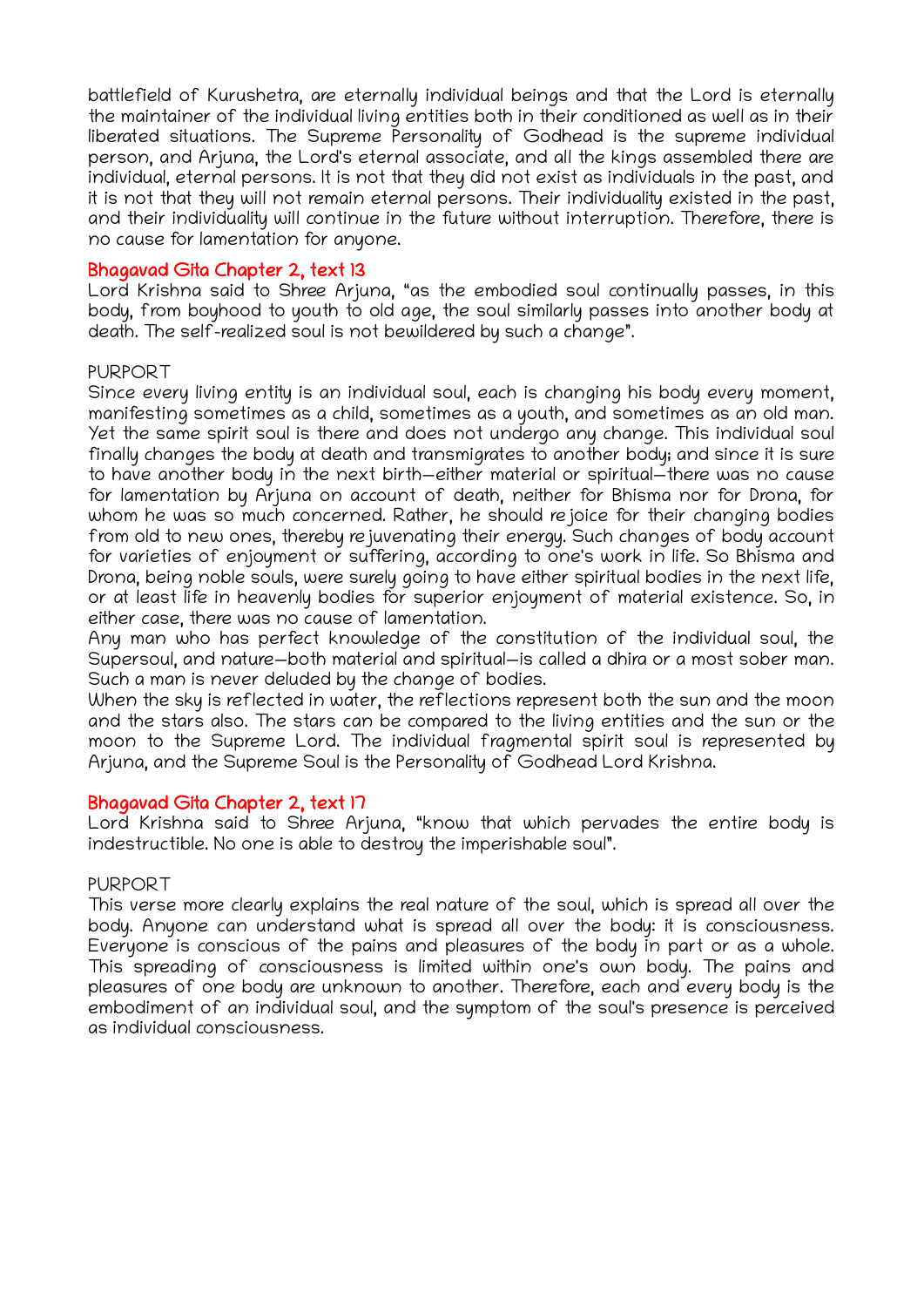#### Bhagavad Gita Chapter 2, text 20

Lord Krishna said to Shree Arjuna, "for the soul there is never birth nor death. Nor, having once been, does he ever cease to be. He is unborn, eternal, ever-existing, undying and primeval. He is not slain when the body is slain".

#### PURPORT

Qualitatively, the small atomic fragmental part of the Supreme Spirit is one with the Supreme. He undergoes no changes like the body. Sometimes the soul is called the steady. The body is subject to six kinds of transformations. It takes its birth in the womb of the mother's body, remains for some time, grows, produces some effects, gradually dwindles, and at last vanishes into oblivion. The soul, however, does not go through such changes. The soul is not born, but, because he takes on a material body, the body takes its birth. The soul does not take birth there, and the soul does not die. Anything which has birth also has death. And because the soul has no birth, he therefore has no past, present or future. He is eternal, ever-existing, and primeval—that is, there is no trace in history of his coming into being. Under the impression of the body, we seek the history of birth, etc., of the soul. The soul does not at any time become old, as the body does. The so-called old man, therefore, feels himself to be in the same spirit as in his childhood or youth. The changes of the body do not affect the soul. The soul does not deteriorate like a tree, nor anything material. The soul has no by-product either. The byproducts of the body, namely children, are also different individual souls; and, owing to the body, they appear as children of a particular man.

#### Bhagavad Gita Chapter 2, text 22

Lord Krishna said to Shree Arjuna, "as a person puts on new garments, giving up old ones, similarly, the soul accepts new material bodies, giving up the old and useless ones".

#### PURPORT

Change of body by the atomic individual soul is an accepted fact. Even some of the modern scientists who do not believe in the existence of the soul, but at the same time cannot explain the source of energy from the heart, have to accept continuous changes of body which appear from childhood to boyhood and from boyhood to youth and again from youth to old age. From old age, the change is transferred to another body.

#### Bhagavad Gita Chapter 2, text 25, 27

Lord Krishna said to Shree Arjuna, "it is said that the soul is invisible, inconceivable, immutable, and unchangeable. Knowing this, you should not grieve for the body. For one who has taken his birth, death is certain; and for one who is dead, birth is certain. Therefore, in the unavoidable discharge of your duty, you should not lament".

#### PURPORT

One has to take birth according to one's activities of life. And, after finishing one term of activities, one has to die to take birth for the next. In this way the cycle of birth and death is revolving, one after the other without liberation. This cycle of birth and death does not, however, support unnecessary murder, slaughter and war. But at the same time, violence and war are inevitable factors in human society for keeping law and order. The Battle of Kuruksetra, being the will of the Supreme, was an inevitable event, and to fight for the right cause is the duty of a warrior. Why should he be afraid of or aggrieved at the death of his relatives since he was discharging his proper duty? He did not deserve to break the law, thereby becoming subjected to the reactions of sinful acts, of which he was so afraid. By avoiding the discharge of his proper duty, he would not be able to stop the death of his relatives, and he would be degraded due to his selection of the wrong path of action.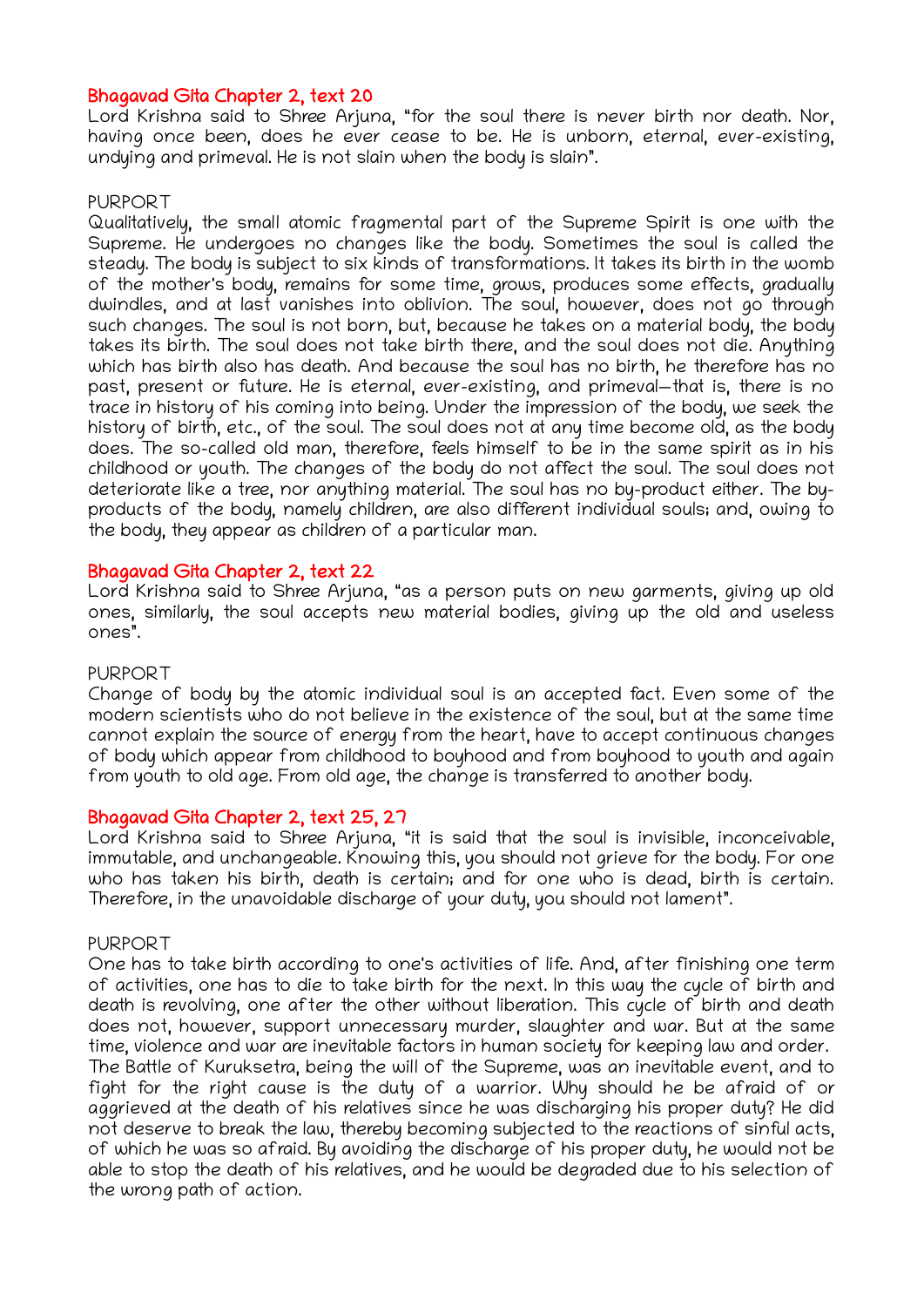Now play this playlist of YouTube mantras instead of a Bhajan group.

The following links are bhajans to play on your phone or laptop during the funeral. It is over one and half hours long.

Lord Ganesh Vandana mantra (7 minutes) [https://www.youtube.com/watch?](https://www.youtube.com/watch?v=dU6_g0sokMY)

Tum vinti Suno Sabo Ki (Mother Durga Bhajan) (7 minutes) [https://www.youtube.com/watch?](https://www.youtube.com/watch?v=lDmkB85eARE&list=PLJ5SPhmnOWIjS7U7vF8rf_q_2v3FM4mto&index=8)

Itna to karna Swami (Lord Vishnu Bhajan) (8.30 minutes) [https://www.youtube.com/watch?](https://www.youtube.com/watch?v=trfTABdsOQk&list=PLJ5SPhmnOWIjS7U7vF8rf_q_2v3FM4mto&index=7)

Chal Ur Jaa (4 minutes) A funeral bhajan depicting ones soul leaving ones body as a bird flies away. BEAUTIFUL BHAJAN [https://www.youtube.com/watch?](https://www.youtube.com/watch?v=JqKMULgIj0o&list=PLJ5SPhmnOWIjS7U7vF8rf_q_2v3FM4mto&index=3)

Bhagwan meri naiyaa (Lord Raam Bhajan) (6 minutes) [https://www.youtube.com/watch?](https://www.youtube.com/watch?v=MYT2mLhF3k0&list=PLJ5SPhmnOWIjS7U7vF8rf_q_2v3FM4mto&index=4)

Bhajan\_Aj andhere mein hai ham insaan (all Deities) (3.33 minutes) [https://www.youtube.com/watch?](https://www.youtube.com/watch?v=MYT2mLhF3k0&list=PLJ5SPhmnOWIjS7U7vF8rf_q_2v3FM4mto&index=4)

Koiee Nalay (4 minutes) This song speaks about life and what it really means to born, live,die. But the soul never dies it just continues to prosper. [https://www.youtube.com/watch?](https://www.youtube.com/watch?v=3xaCP_SLuy4)

Pinjare Ke Panchi Re I Kavi Pradip (7 minutes) Most popular funeral song [https://www.youtube.com/watch?](https://www.youtube.com/watch?v=Fc0IrT8nQwQ) (7 minutes) [https://www.youtube.com/watch?](https://www.youtube.com/watch?v=wuXmbAP8cpM) (5 minutes)

Lord Narasimha Kavacham mantra (for the deceased's protection) (5.25) [https://www.youtube.com/watch?](https://www.youtube.com/watch?v=qz5EJOP2164)

Hare Krishna Maha mantra (47 minutes) [https://www.youtube.com/watch?](https://www.youtube.com/watch?v=Zdcth9NndEA)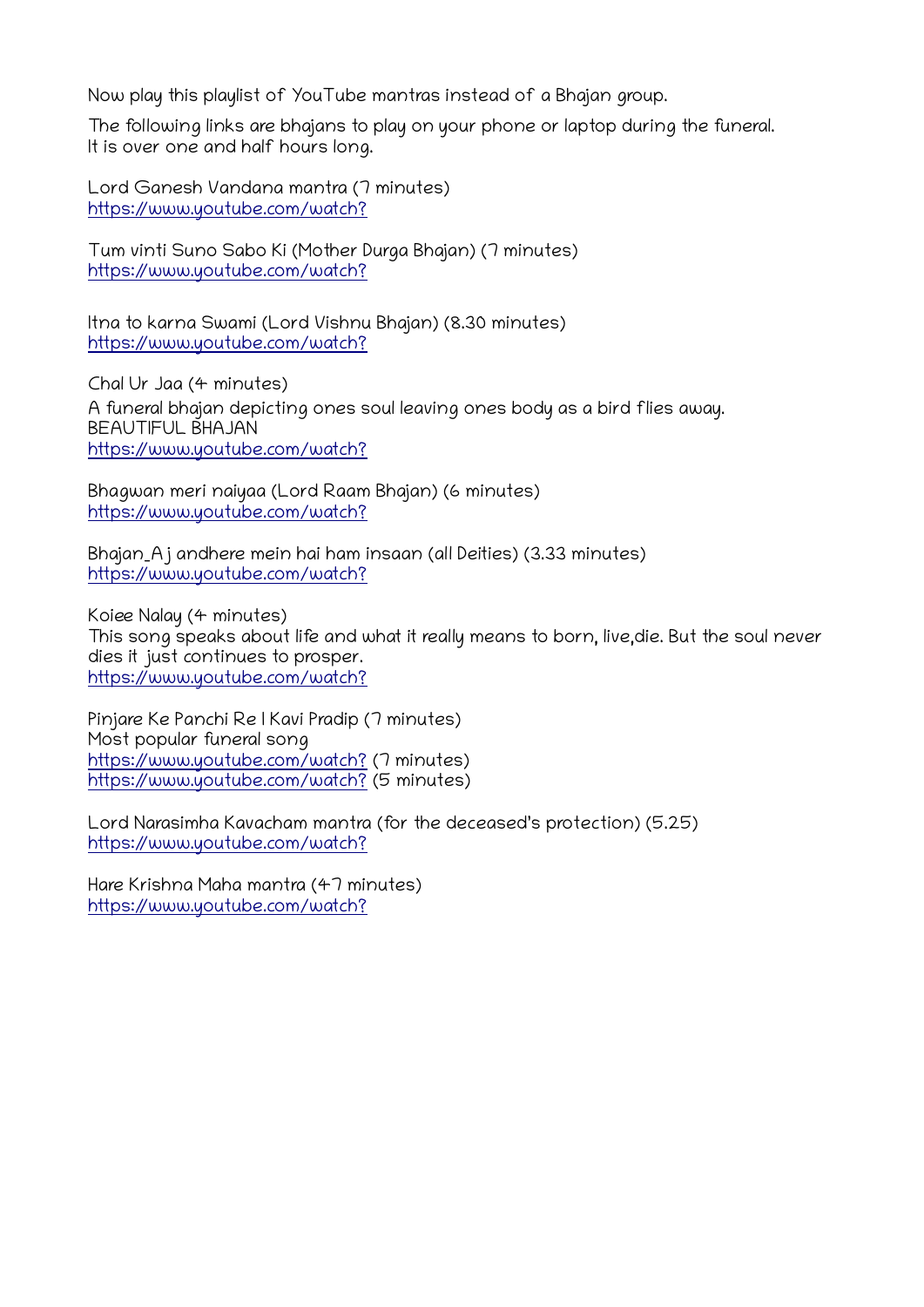### For the 10 DAYS: Opening prayers and daily readings from various Vedic scriptures for the 10 days following a funeral, ending with chanting of mantras and bhajans.

A selected family member or friend firstly pray to Lord Ganesh and chant Om Gan Ganapataye Namo Namah x 3

For the 10 days period counting from the day of the funeral. You may read parts of the following suggested scriptures.

Kindly click on the links below and download the articles from [www.dipika.org.za](http://www.dipika.org.za/) .

The Step by Step daily Pinda offerings and the 3rd-day food offerings to perform during the 10 days after the cremation of a deceased.

[http://dipika.org.za/wp-content/uploads/2020/05/The-Step-by-Step-daily-Pinda](http://dipika.org.za/wp-content/uploads/2020/05/The-Step-by-Step-daily-Pinda-offerings-and-the-3rd-day-food-offerings-to-perform-during-the-10-days-after-the-cremation-of-a-deceased.pdf)[offerings-and-the-3rd-day-food-offerings-to-perform-during-the-10-days-after-the](http://dipika.org.za/wp-content/uploads/2020/05/The-Step-by-Step-daily-Pinda-offerings-and-the-3rd-day-food-offerings-to-perform-during-the-10-days-after-the-cremation-of-a-deceased.pdf)[cremation-of-a-deceased.pdf](http://dipika.org.za/wp-content/uploads/2020/05/The-Step-by-Step-daily-Pinda-offerings-and-the-3rd-day-food-offerings-to-perform-during-the-10-days-after-the-cremation-of-a-deceased.pdf)

The Significance of consuming boiled (and baked, etc) foods during the ten-day period after the death of a deceased.

[http://dipika.org.za/wp-content/uploads/2020/07/The-Significance-of-consuming](http://dipika.org.za/wp-content/uploads/2020/07/The-Significance-of-consuming-boiled-and-baked-etc-foods-during-the-ten-day-period-after-the-death-of-a-deceased.pdf)[boiled-and-baked-etc-foods-during-the-ten-day-period-after-the-death-of-a](http://dipika.org.za/wp-content/uploads/2020/07/The-Significance-of-consuming-boiled-and-baked-etc-foods-during-the-ten-day-period-after-the-death-of-a-deceased.pdf)[deceased.pdf](http://dipika.org.za/wp-content/uploads/2020/07/The-Significance-of-consuming-boiled-and-baked-etc-foods-during-the-ten-day-period-after-the-death-of-a-deceased.pdf)

What procedures to follow during the 12-13th days after the cremation of a deceased. [http://dipika.org.za/wp-content/uploads/2021/12/2.What-procedures-to-follow-during](http://dipika.org.za/wp-content/uploads/2021/12/2.What-procedures-to-follow-during-the-12-13th-days-after-the-cremation-of-a-deceased.pdf)[the-12-13th-days-after-the-cremation-of-a-deceased.pdf](http://dipika.org.za/wp-content/uploads/2021/12/2.What-procedures-to-follow-during-the-12-13th-days-after-the-cremation-of-a-deceased.pdf)

The whole journey from the 13th day to the 361st day to Yamaloka. [http://dipika.org.za/wp-content/uploads/2015/04/3.The-whole-journey-from-the-13th](http://dipika.org.za/wp-content/uploads/2015/04/3.The-whole-journey-from-the-13th-day-to-the-361st-day-to-Yamaloka.pdf)[day-to-the-361st-day-to-Yamaloka.pdf](http://dipika.org.za/wp-content/uploads/2015/04/3.The-whole-journey-from-the-13th-day-to-the-361st-day-to-Yamaloka.pdf)

Is passing away with the COVID-19 virus considered an unnatural death? How to perform a Covid Funeral and other covid related information.

[https://dipika.org.za/is-passing-away-with-the-covid-19-virus-considered-an-unnatural](https://dipika.org.za/is-passing-away-with-the-covid-19-virus-considered-an-unnatural-death-how-to-perform-a-covid-funeral-and-other-covid-related-information/)[death-how-to-perform-a-covid-funeral-and-other-covid-related-information/](https://dipika.org.za/is-passing-away-with-the-covid-19-virus-considered-an-unnatural-death-how-to-perform-a-covid-funeral-and-other-covid-related-information/)

The significance of the 6th month and 11 and half month prayers with regards to the death of a person.

[http://dipika.org.za/wp-content/uploads/2015/04/4.The-Significance-of-the-6th](http://dipika.org.za/wp-content/uploads/2015/04/4.The-Significance-of-the-6th-month-and-11-%C2%BDth-month-prayers-with-regards-to-the-death-of-a-person-1.pdf)[month-and-11-%C2%BDth-month-prayers-with-regards-to-the-death-of-a-person-1.pdf](http://dipika.org.za/wp-content/uploads/2015/04/4.The-Significance-of-the-6th-month-and-11-%C2%BDth-month-prayers-with-regards-to-the-death-of-a-person-1.pdf)

Can one perform prayers during the one year after a person dies? [http://dipika.org.za/wp-content/uploads/2015/04/5.Can-one-perform-prayers-during](http://dipika.org.za/wp-content/uploads/2015/04/5.Can-one-perform-prayers-during-the-one-year-after-a-person-dies.pdf)[the-one-year-after-a-person-dies.pdf](http://dipika.org.za/wp-content/uploads/2015/04/5.Can-one-perform-prayers-during-the-one-year-after-a-person-dies.pdf)

Is the 3rd day havan after the death of a deceased mentioned in our scriptures? [http://dipika.org.za/wp-content/uploads/2015/04/6.Is-the-3rd-day-havan-after-the](http://dipika.org.za/wp-content/uploads/2015/04/6.Is-the-3rd-day-havan-after-the-death-of-a-deceased-mentioned-in-our-scriptures.pdf)[death-of-a-deceased-mentioned-in-our-scriptures.pdf](http://dipika.org.za/wp-content/uploads/2015/04/6.Is-the-3rd-day-havan-after-the-death-of-a-deceased-mentioned-in-our-scriptures.pdf)

The Significance of Urad Dal in Ancestor pujas. [http://dipika.org.za/wp-content/uploads/2015/04/7.The-Significance-of-Urad-Dal-in-](http://dipika.org.za/wp-content/uploads/2015/04/7.The-Significance-of-Urad-Dal-in-Ancestor-pujas-1.pdf)[Ancestor-pujas-1.pdf](http://dipika.org.za/wp-content/uploads/2015/04/7.The-Significance-of-Urad-Dal-in-Ancestor-pujas-1.pdf)

What is Havishyana? <http://dipika.org.za/wp-content/uploads/2015/04/8.What-is-Havishyana.pdf>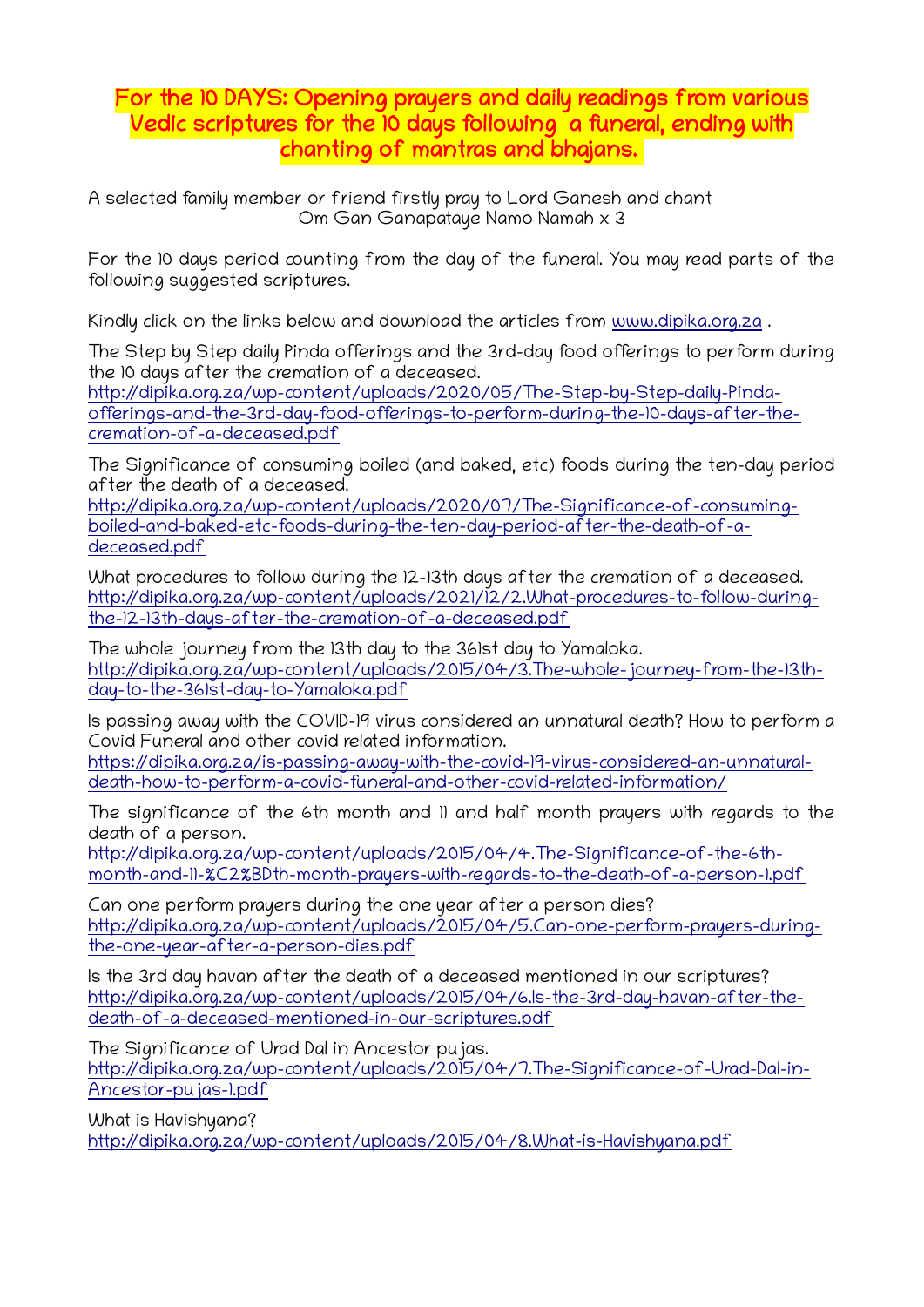Narayan Bali Rites – Prayer for an unnatural death [http://dipika.org.za/wp-content/uploads/2015/04/9.Narayan-Bali-Rites-for-an](http://dipika.org.za/wp-content/uploads/2015/04/9.Narayan-Bali-Rites-for-an-unnatural-death.pdf)[unnatural-death.pdf](http://dipika.org.za/wp-content/uploads/2015/04/9.Narayan-Bali-Rites-for-an-unnatural-death.pdf)

The Last Rites Notes to print for the 13th-day prayers [http://dipika.org.za/wp-content/uploads/2015/04/15.The-Last-Rites-Notes-to-print-for](http://dipika.org.za/wp-content/uploads/2015/04/15.The-Last-Rites-Notes-to-print-for-the-13th-day-prayers.pdf)[the-13th-day-prayers.pdf](http://dipika.org.za/wp-content/uploads/2015/04/15.The-Last-Rites-Notes-to-print-for-the-13th-day-prayers.pdf)

The Imprints On The Ashes On The 10th Day After The Death of a Person [http://dipika.org.za/wp-content/uploads/2015/04/16.The-Imprints-On-The-Ashes-On-](http://dipika.org.za/wp-content/uploads/2015/04/16.The-Imprints-On-The-Ashes-On-The-10th-Day-After-The-Death-of-a-Person.pdf)[The-10th-Day-After-The-Death-of-a-Person.pdf](http://dipika.org.za/wp-content/uploads/2015/04/16.The-Imprints-On-The-Ashes-On-The-10th-Day-After-The-Death-of-a-Person.pdf)

Garuda Purana on Ghosts and Their Effects on People [http://dipika.org.za/wp-content/uploads/2015/04/18.Garuda-Purana-on-Ghosts-and-](http://dipika.org.za/wp-content/uploads/2015/04/18.Garuda-Purana-on-Ghosts-and-Their-Effects-on-People.pdf)[Their-Effects-on-People.pdf](http://dipika.org.za/wp-content/uploads/2015/04/18.Garuda-Purana-on-Ghosts-and-Their-Effects-on-People.pdf)

Useful verses from the Garuda Purana [http://dipika.org.za/wp-content/uploads/2015/04/24.Useful-verses-from-the-Garuda-](http://dipika.org.za/wp-content/uploads/2015/04/24.Useful-verses-from-the-Garuda-Purana-.pdf)[Purana-.pdf](http://dipika.org.za/wp-content/uploads/2015/04/24.Useful-verses-from-the-Garuda-Purana-.pdf)

Straight talk article On Death <http://dipika.org.za/wp-content/uploads/2015/04/25.Straight-talk-article-On-Death.pdf>

Questions and Answers on DEATH. <http://dipika.org.za/wp-content/uploads/2015/04/26.Questions-and-Answers-on->[DEATH..pdf](http://dipika.org.za/wp-content/uploads/2015/04/26.Questions-and-Answers-on-DEATH..pdf)

Generally this takes around an hour including bhajans which follows these few lines. Do read from the Bhagavad Gita Chapter 2. Kindly click ([HERE\)](https://www.google.com/url?sa=t&rct=j&q=&esrc=s&source=web&cd=&ved=2ahUKEwia79zy_9b3AhXUTsAKHTImAbcQFnoECAYQAQ&url=https%3A%2F%2Fbhagavad-gita-as-it-is.org%2Fassets%2Fpdf%2F02-CHAPTER-THE-CONTENTS-OF-THE-GITA-SUMMARIZED.pdf&usg=AOvVaw1r6m0kPLko5y51jV0bIi0Z) to download the chapter. Hear from the whole Bhagavad Gita Chapter 2 mp4. Kindly click ([HERE\)](https://www.youtube.com/watch?v=FC3M7aHICv0) to download the mp4.

The Ramayana (Sundar Kanda).

Read the Ramayan (Sundar Kanda). Kindly click ([HERE\)](http://www.valmikiramayan.net/sundara_kanda_contents.html) Or hear the Ramayan (Sundar Kanda), mp4. Kindly click ([HERE\)](https://www.youtube.com/watch?v=TnE7cTSO-eo)

Daily bhajans are also conducted via virtually or listening to bhajans online.

chant "Om Namah Shivaya" 5-10 minutes or more

Lord Shiva's Maha Mrityunjaya Mantra Chant "Om Trayambakam Yajamahe Sugandhim Pushti Vardhanam Urvarukamiva Bandhanaan Mrityormukshi Mamritaat" x 21 times Don't know how to sing or chant this mantra then play this video (44 minutes) <https://www.youtube.com/watch?v=adyjwFgXRNY>

Chant or sing Lord Narayana/Vishnu's mantra for about 5-10 minutes: Om Namo Bhagavate Vaasudevaaya Don't know how to sing or chant this mantra then play this video (20 minutes) <https://www.youtube.com/watch?v=VtqqC9xROWI>

Shree Raam Jai Raam Jai Jai Raama, Shree Raam Jai Raam Jai Jai Raama Don't know how to sing or chant this mantra then play this video (5 minutes) <https://www.youtube.com/watch?v=huwybsaC3Ks>

End with hearing or chanting Hare Krishna Maha mantra (47 minutes) [https://www.youtube.com/watch?](https://www.youtube.com/watch?v=Zdcth9NndEA)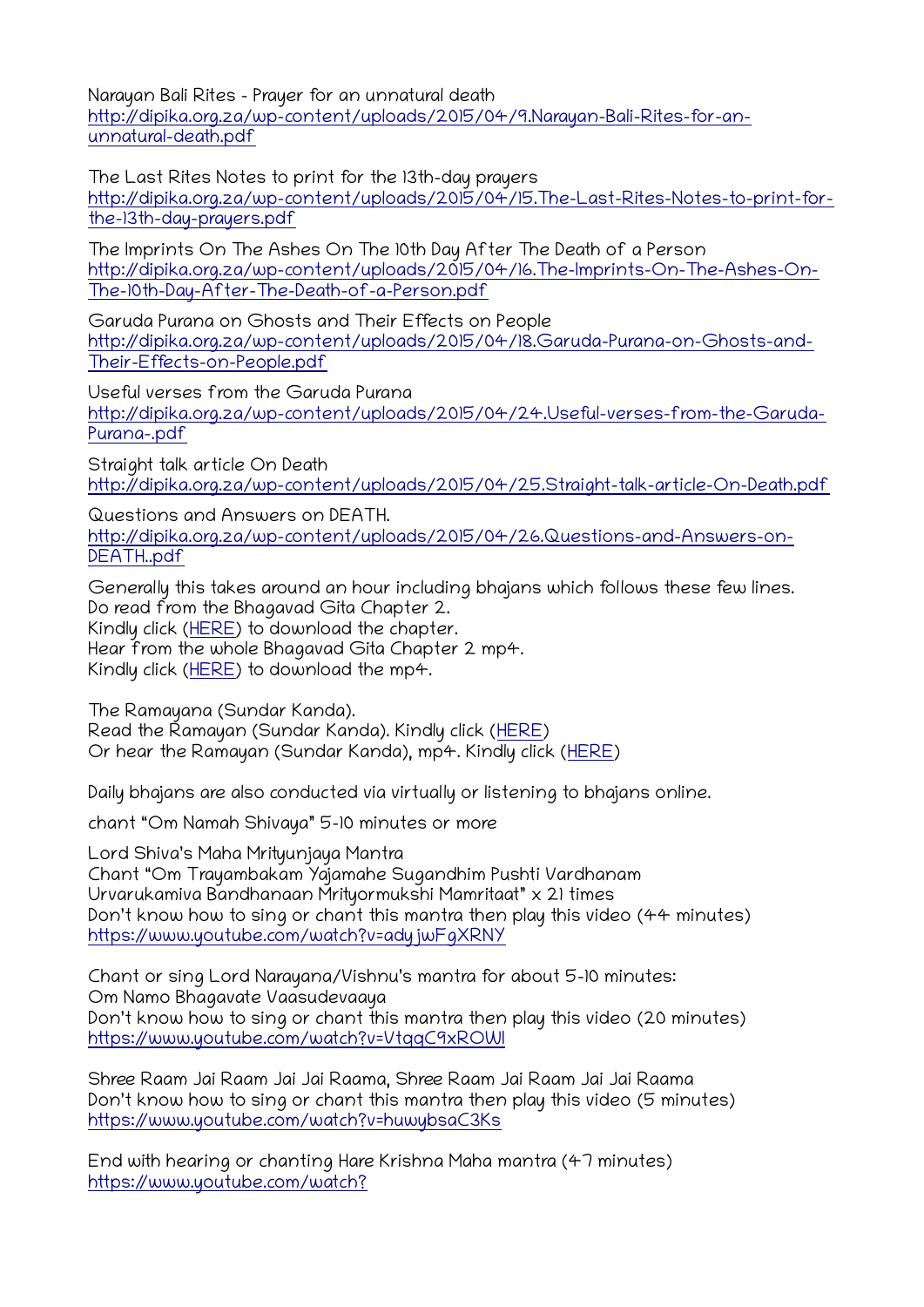### SHRADDHA PRAYERS: Prayers and Vedic mantras played for the 13th day, 6th month and one year prayers

A selected family member or friend firstly pray to Lord Ganesh and chant Om Gan Ganapataye Namo Namah x 3

For the  $13<sup>th</sup>$  day, 6th months and one year prayers (after the puja has been completed), the family may read parts of the following suggested scriptures.

Kindly click on the links below and download the articles from [www.dipika.org.za](http://www.dipika.org.za/) .

The whole journey from the 13th day to the 361st day to Yamaloka. [http://dipika.org.za/wp-content/uploads/2015/04/3.The-whole-journey-from-the-13th](http://dipika.org.za/wp-content/uploads/2015/04/3.The-whole-journey-from-the-13th-day-to-the-361st-day-to-Yamaloka.pdf)[day-to-the-361st-day-to-Yamaloka.pdf](http://dipika.org.za/wp-content/uploads/2015/04/3.The-whole-journey-from-the-13th-day-to-the-361st-day-to-Yamaloka.pdf)

The significance of the 6th month and 11 and half month prayers with regards to the death of a person.

[http://dipika.org.za/wp-content/uploads/2015/04/4.The-Significance-of-the-6th](http://dipika.org.za/wp-content/uploads/2015/04/4.The-Significance-of-the-6th-month-and-11-%C2%BDth-month-prayers-with-regards-to-the-death-of-a-person-1.pdf)[month-and-11-%C2%BDth-month-prayers-with-regards-to-the-death-of-a-person-1.pdf](http://dipika.org.za/wp-content/uploads/2015/04/4.The-Significance-of-the-6th-month-and-11-%C2%BDth-month-prayers-with-regards-to-the-death-of-a-person-1.pdf)

Can one perform prayers during the one year after a person dies? [http://dipika.org.za/wp-content/uploads/2015/04/5.Can-one-perform-prayers-during](http://dipika.org.za/wp-content/uploads/2015/04/5.Can-one-perform-prayers-during-the-one-year-after-a-person-dies.pdf)[the-one-year-after-a-person-dies.pdf](http://dipika.org.za/wp-content/uploads/2015/04/5.Can-one-perform-prayers-during-the-one-year-after-a-person-dies.pdf)

The Last Rites Notes to print for the 13th-day prayers [http://dipika.org.za/wp-content/uploads/2015/04/15.The-Last-Rites-Notes-to-print-for](http://dipika.org.za/wp-content/uploads/2015/04/15.The-Last-Rites-Notes-to-print-for-the-13th-day-prayers.pdf)[the-13th-day-prayers.pdf](http://dipika.org.za/wp-content/uploads/2015/04/15.The-Last-Rites-Notes-to-print-for-the-13th-day-prayers.pdf)

Useful verses from the Garuda Purana [http://dipika.org.za/wp-content/uploads/2015/04/24.Useful-verses-from-the-Garuda-](http://dipika.org.za/wp-content/uploads/2015/04/24.Useful-verses-from-the-Garuda-Purana-.pdf)[Purana-.pdf](http://dipika.org.za/wp-content/uploads/2015/04/24.Useful-verses-from-the-Garuda-Purana-.pdf)

Straight talk article On Death <http://dipika.org.za/wp-content/uploads/2015/04/25.Straight-talk-article-On-Death.pdf>

Questions and Answers on DEATH. <http://dipika.org.za/wp-content/uploads/2015/04/26.Questions-and-Answers-on->[DEATH..pdf](http://dipika.org.za/wp-content/uploads/2015/04/26.Questions-and-Answers-on-DEATH..pdf)

Generally this takes around an hour including bhajans which follows these few lines. Do read from the Bhagavad Gita Chapter 2. Kindly click ([HERE\)](https://www.google.com/url?sa=t&rct=j&q=&esrc=s&source=web&cd=&ved=2ahUKEwia79zy_9b3AhXUTsAKHTImAbcQFnoECAYQAQ&url=https%3A%2F%2Fbhagavad-gita-as-it-is.org%2Fassets%2Fpdf%2F02-CHAPTER-THE-CONTENTS-OF-THE-GITA-SUMMARIZED.pdf&usg=AOvVaw1r6m0kPLko5y51jV0bIi0Z) to download the chapter. Hear from the whole Bhagavad Gita Chapter 2 mp4. Kindly click ([HERE\)](https://www.youtube.com/watch?v=FC3M7aHICv0) to download the mp4.

The Ramayana (Sundar Kanda). Read the Ramayan (Sundar Kanda). Kindly click ([HERE\)](http://www.valmikiramayan.net/sundara_kanda_contents.html) Or hear the Ramayan (Sundar Kanda), mp4. Kindly click ([HERE\)](https://www.youtube.com/watch?v=TnE7cTSO-eo)

Bhajans are also conducted via virtually or listening to bhajans online.

chant "Om Namah Shivaya" 5-10 minutes or more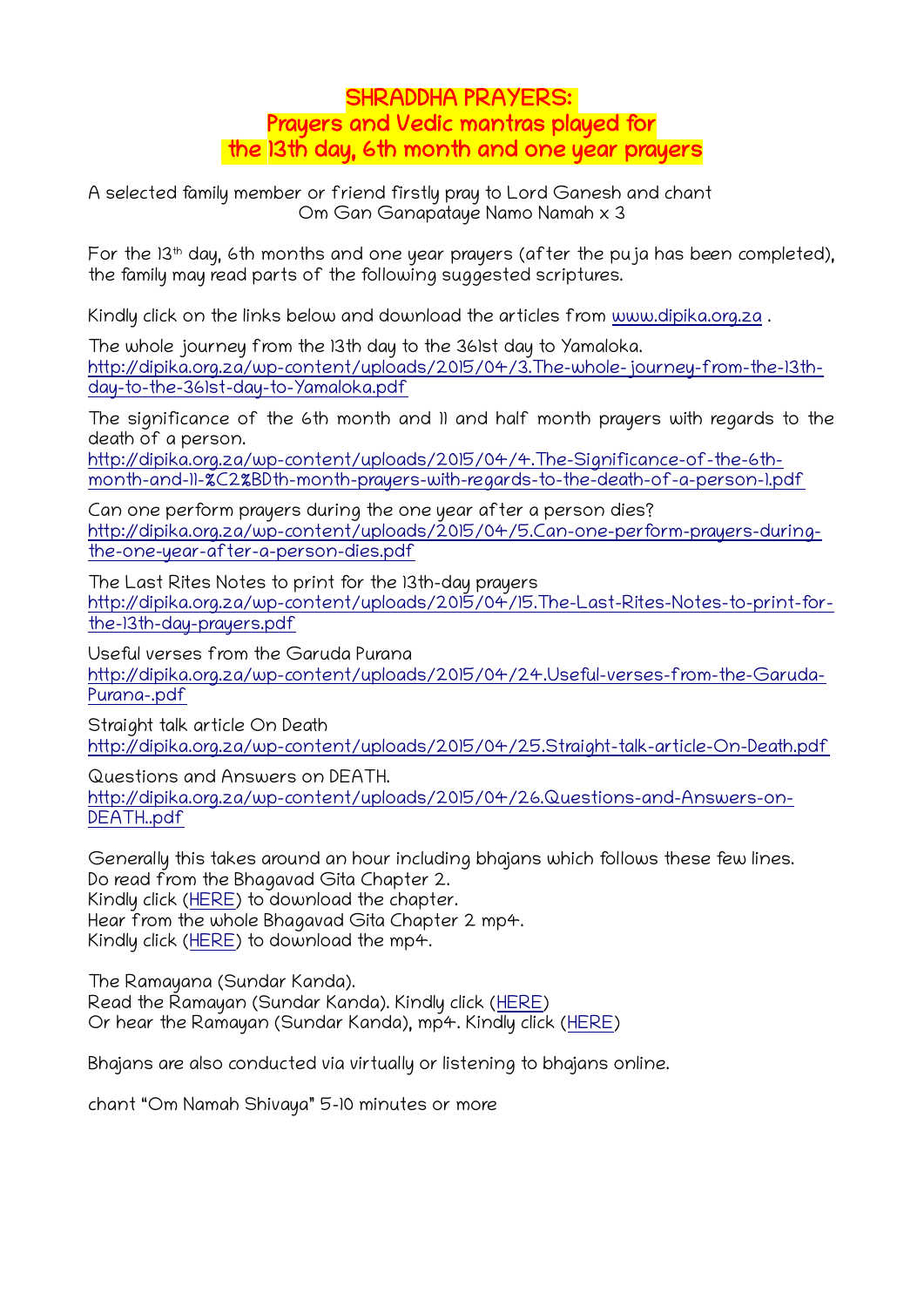Lord Shiva's Maha Mrityunjaya Mantra

Chant "Om Trayambakam Yajamahe Sugandhim Pushti Vardhanam Urvarukamiva Bandhanaan Mrityormukshi Mamritaat" x 21 times Don't know how to sing or chant this mantra then play this video (44 minutes) <https://www.youtube.com/watch?v=adyjwFgXRNY>

Chant or sing Lord Narayana/Vishnu's mantra for about 5-10 minutes: Om Namo Bhagavate Vaasudevaaya Don't know how to sing or chant this mantra then play this video (20 minutes) <https://www.youtube.com/watch?v=VtqqC9xROWI>

Shree Raam Jai Raam Jai Jai Raama, Shree Raam Jai Raam Jai Jai Raama Don't know how to sing or chant this mantra then play this video (5 minutes) <https://www.youtube.com/watch?v=huwybsaC3Ks>

End with hearing or chanting Hare Krishna Maha mantra (47 minutes) [https://www.youtube.com/watch?](https://www.youtube.com/watch?v=Zdcth9NndEA)

### Vedic mantras to play during PITAR PAKSHA and New Moon days

Kindly click on the links and download them.

Pitar Sukta (Mantra for Pitar Paksha) chanted by Priests of Kashi (8 minutes) [https://www.youtube.com/watch?v=EY3p44R\\_KBE](https://www.youtube.com/watch?v=EY3p44R_KBE&fbclid=IwAR1OqD7ZKNiHDgziMFqDdzbrLNJPfYC_-JS5Br01otlK8LsH7MGGyvYORNk) Pitar Stotra (4 minutes) [https://www.youtube.com/watch?v=4OtSuXL9KDg](https://www.youtube.com/watch?v=4OtSuXL9KDg&fbclid=IwAR3AWouEQ-csFZKzWSaMLX118rS_PHhQJAPQVF2qNd8eR-i36GkxZgMCiwk) Pitar Chalisa (8 minutes) [https://www.youtube.com/watch?v=tP89Z-aI1Dk](https://l.facebook.com/l.php?u=https%3A%2F%2Fwww.youtube.com%2Fwatch%3Fv%3DtP89Z-aI1Dk%26fbclid%3DIwAR2OShNGMJmCaPeELLN2_Kd-08HAL48mhVpseJIYIFxRmjz8W_k6lX33tiY&h=AT26HGJKt_3JaJwawX6_qDBLuXELQ6FdwO9QjJwq75HPG37cp13IDxmqf1ES1X_AUTq49RZ35hsGOhWBHGc1D7ouogcNIxJoBy3wasWGp9zR-HfXEagRC6Rm80K4LD-wkToLLc9bZw&__tn__=-UK-R&c[0]=AT2CXlVAb0dYL3yoaf48yeq8GC0G_NYw1g-KIWXZFb2HIpkX7jEkc1Wd-0YllkVoQRldB07B1rfkW_VASy3CGIestuARaOhbfXetmQqHRcCkRAw4PgRRqplSnAxBQXKMzxY-mYyngWadGU6XmsaTiNW-YA)

Chant or sing Lord Narayana/Vishnu's mantra for about 5-10 minutes: Om Namo Bhagavate Vaasudevaaya Don't know how to sing or chant this mantra then play this video (20 minutes) <https://www.youtube.com/watch?v=VtqqC9xROWI>

Hare Krishna Maha mantra (47 minutes) [https://www.youtube.com/watch?](https://www.youtube.com/watch?v=Zdcth9NndEA)

### Bhajans and mantras to play during DEVI-MOTHER PRAYERS

Mother Durga/Bandi Durga Chalisa – sung by 9 females. (8 minutes) <https://www.youtube.com/watch?v=zvRmYTkrBJE>

Mata Rani Ke Bhajan - Durga Maa Songs (one hour 7 minutes) <https://www.youtube.com/watch?v=1aDzr-57-5s>

Mother Kali Kali Chalisa – (9 minutes) <https://www.youtube.com/watch?v=19dr5H0zLsg>

Shakti Maa Kaali Ke Bhajan I Anuradha Paudwal (one hour) <https://www.youtube.com/watch?v=mFwtwvSCbMc>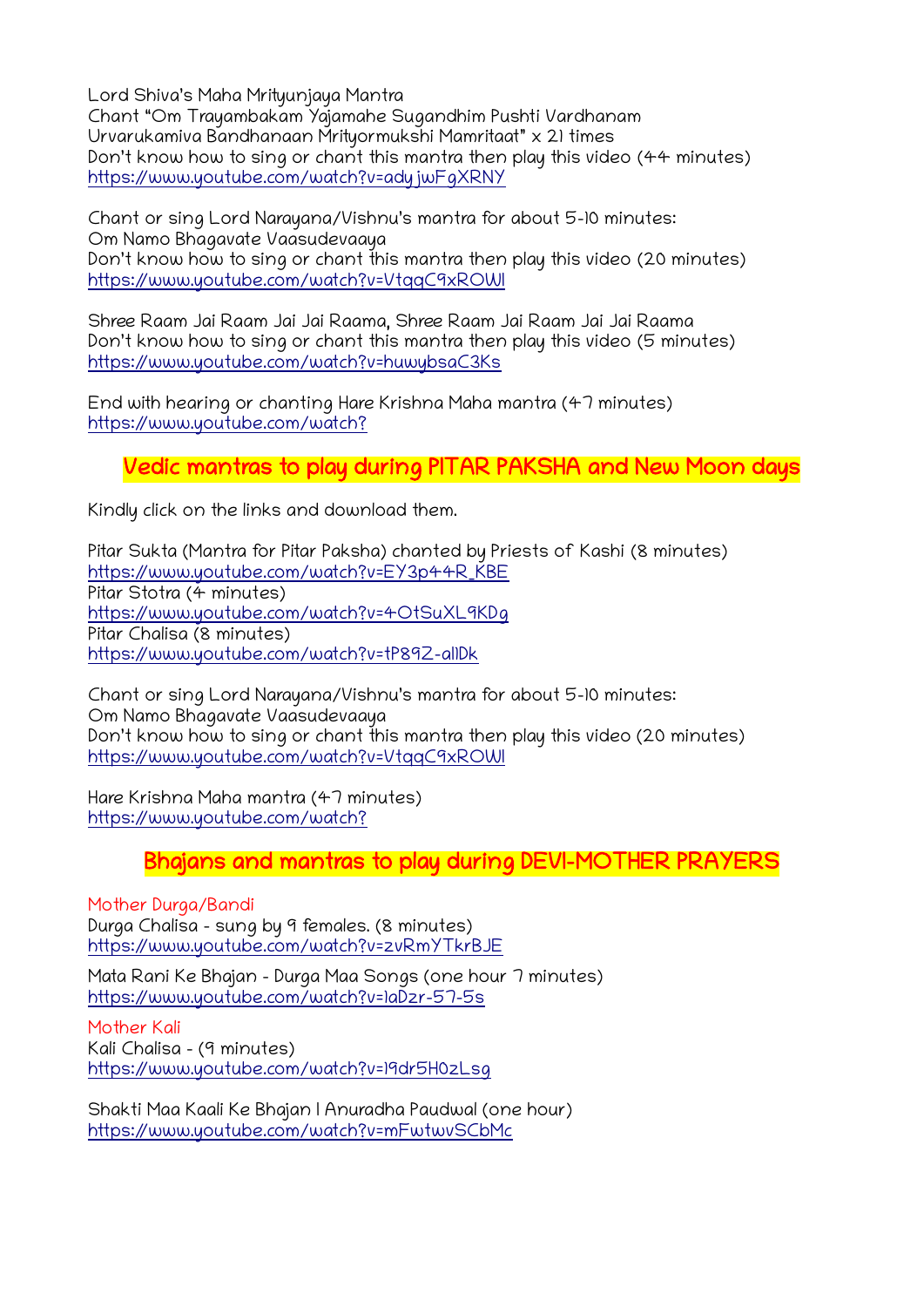Mother Lakshmi

Lakshmi Chalisa By Anuradha Paudwal (10 minutes) <https://www.youtube.com/watch?v=otWnO-2pwuM> Lakshmi Bhajans (one hour 43 minutes) <https://www.youtube.com/watch?v=sk2rU79eDtM>

Mother Saraswati Saraswati Chalisa By Anuradha Paudwal (10 minutes) <https://www.youtube.com/watch?v=dR39jtACMTg>

Saraswati Vandana (one hour) [https://www.youtube.com/watch?v=J-\\_OI4ZEGoo](https://www.youtube.com/watch?v=J-_OI4ZEGoo)

Mariammen Mariammen Thalattu (52 minutes) <https://www.youtube.com/watch?v=ANCndGXih5Y>

Amman Mariamman Padalgal (25 minutes) <https://www.youtube.com/watch?v=2TKLhO3AULo>

Mariamman Devotional Song Veppa Ilayil (6 minutes) <https://www.youtube.com/watch?v=D6Jn24MvnKw>

### Bhajans to play during DEE BABA PRAYERS

Dee Baba bhajan – Sam Boodram (4 minutes) <https://www.youtube.com/watch?v=PRz7PuiHHOQ>

Dee Baba Bhajans [https://www.youtube.com/watch?v=3UL\\_aegmCzM](https://www.youtube.com/watch?v=3UL_aegmCzM) (5 minutes) <https://www.youtube.com/watch?v=XntmImlKLK4> (5 minutes) <https://www.youtube.com/watch?v=Q7ZTQ-uFETE> (3 minutes)

# Bhajans to play during KAVADY PRAYERS

Vel Vel Muruga by SA Bhajan groups Kavady Songs (13 minutes) <https://www.youtube.com/watch?v=2saH3QAE2M8>

Kavadi Padalgal - Muruga Songs (57 minutes) <https://www.youtube.com/watch?v=i90yEB0RL6M>

Kavadi Medley – Preven Moodley (9 minutes) <https://www.youtube.com/watch?v=nVr5gljCebU>

Muruga Kavady song (8 minutes) <https://www.youtube.com/watch?v=JpDolShL0Hs>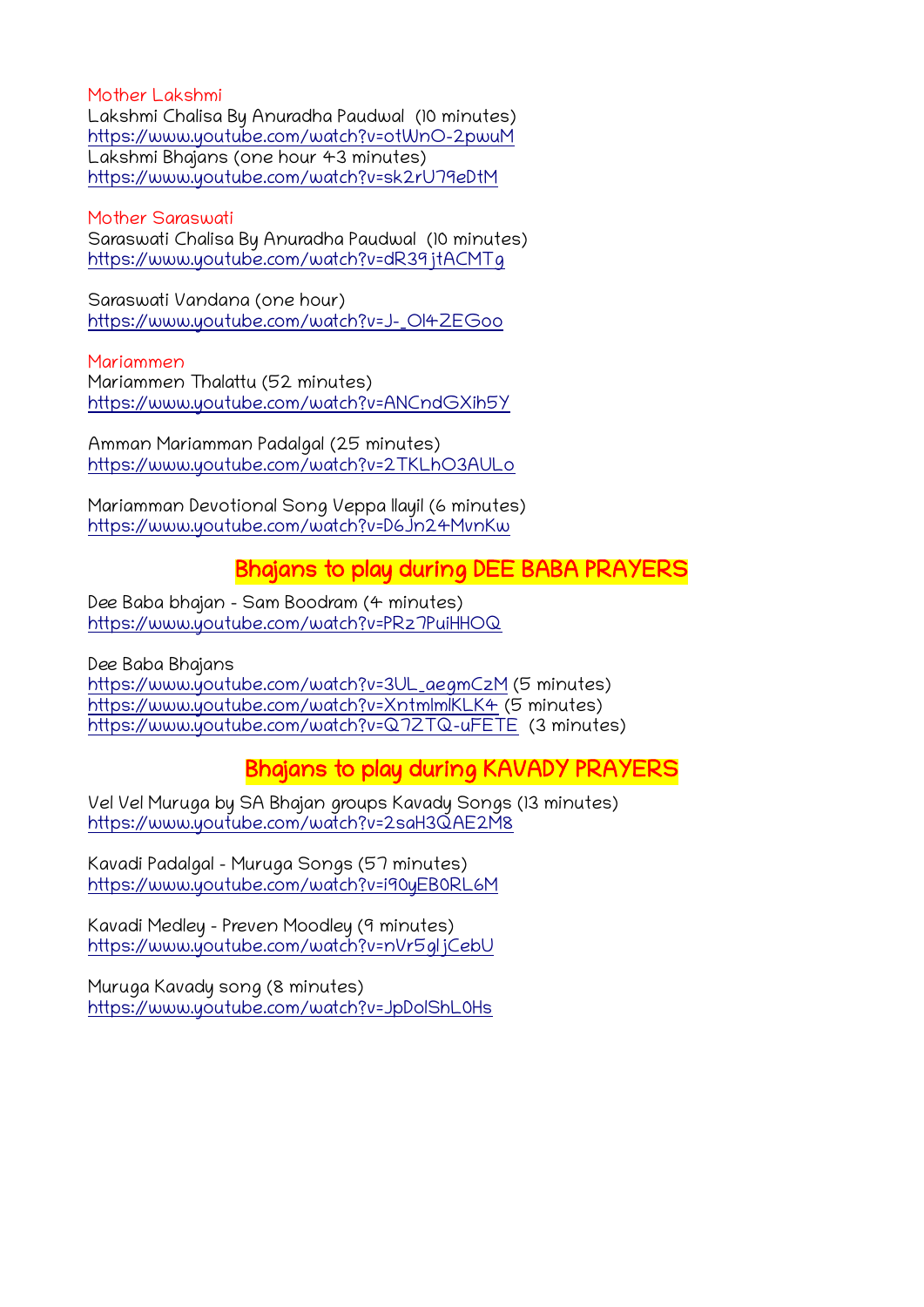# Songs and bhajans to play during MATKOR PRAYER

Kindly click on the links below. You may chose the ones to your liking.

Matkor mori sajni (Matkor song) by Maithili Thakur (3 minutes) [https://www.youtube.com/watch?v=3iLXAR\\_f\\_Xw](https://www.youtube.com/watch?v=3iLXAR_f_Xw)

Hai ganga maiya - Tom Bugwandeen (4 minutes) <https://www.youtube.com/watch?v=h8nTZzbx9aU>

Matkor In Bhojpuri Culture (5 minutes) <https://www.youtube.com/watch?v=H2I7qF1gETg> Matkor song by Maithili Thakur (4 minutes) <https://www.youtube.com/watch?v=X8-9NBozv0I>

Bhojpuri traditional song Matkor song (5 minutes) <https://www.youtube.com/watch?v=G4ui6R4V0lg>

Matkor Song (3 minutes) <https://www.youtube.com/watch?v=-ahKmkly3JY>

Matkor me song (4 minutes) <https://www.youtube.com/watch?v=0GgiioGd5ok>

Kahawa ke peeyar mati (5 minutes) <https://www.youtube.com/watch?v=UPN-VLD3Bj8>

### Songs, bhajans and Vedic mantras to play during KATHA AND JHANDA PRAYERS

Hanuman Chalisa (10 minutes) <https://www.youtube.com/watch?v=AETFvQonfV8>

Other Hanumanji's Bhajans (4 minutes) <https://www.youtube.com/watch?v=oOXuD7qwcy0>

Sankat Mochan Hanuman Ashtak (6 minutes) [https://www.youtube.com/watch?v=HH\\_a6aRO1TE](https://www.youtube.com/watch?v=HH_a6aRO1TE)

Shiva Chalisa Shiv Chalisa By Anuradha Paudwal (11 minutes) [https://www.youtube.com/watch?v=EOOm\\_mBLKLY](https://www.youtube.com/watch?v=EOOm_mBLKLY)

Shiva Bhajan - Om Nama Shivaya Shivaya Nama Om (6 minutes) [https://www.youtube.com/watch?v=tVkYUE436\\_A](https://www.youtube.com/watch?v=tVkYUE436_A)

Itna to karna Swami (Lord Vishnu Bhajan) (8.30 minutes) [https://www.youtube.com/watch?](https://www.youtube.com/watch?v=trfTABdsOQk&list=PLJ5SPhmnOWIjS7U7vF8rf_q_2v3FM4mto&index=7)

Shree Satyanayan Aarti (5 minutes) [https://www.youtube.com/watch?v=6p\\_BbmBAQBk](https://www.youtube.com/watch?v=6p_BbmBAQBk)

To end - Hare Krishna Maha mantra (47 minutes) [https://www.youtube.com/watch?](https://www.youtube.com/watch?v=Zdcth9NndEA)